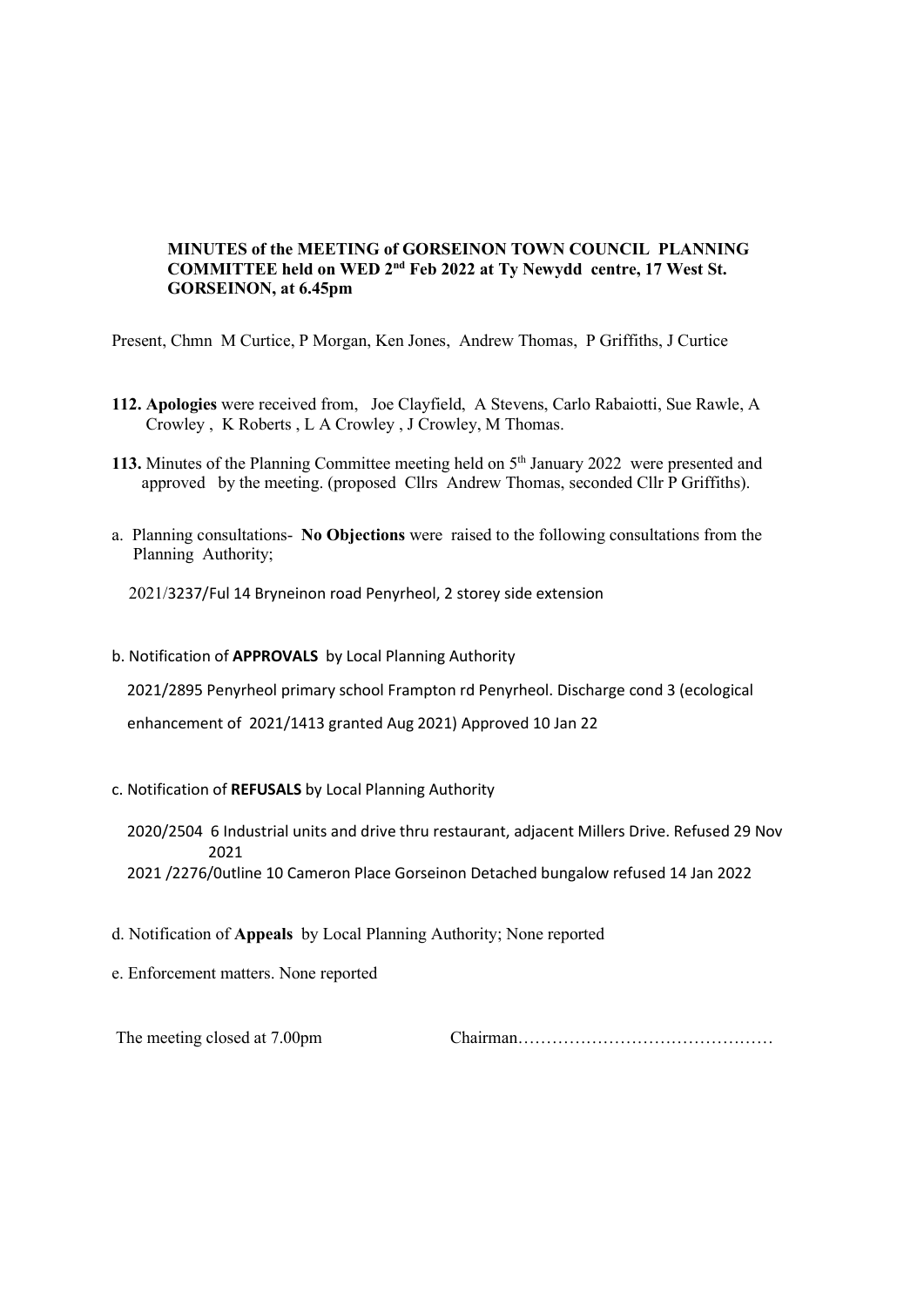# MINUTES of the MEETING of GORSEINON TOWN COUNCIL, held on WEDNESDAY 5th January 2022 at Ty Newydd Community centre, 17 West St. GORSEINON, at 7pm

Present, Chmn M Curtice, P Morgan, Ken Jones, Andrew Thomas, P Griffiths, J Curtice, (Nicola

Matthews), C Chapman (photographer)

- 114. Apologies were received from, Joe Clayfield, A Stevens, Carlo Rabaiotti, Sue Rawle, A Crowley, K Roberts , L A Crowley , J Crowley, M Thomas.
- 115. DECLARATIONS OF INTEREST. No declarations of interest were received,
- 116. Freedom of the Town award The Mayor welcomed the ATC representatives to the meeting and formally presented the Freedom of the Town Scroll to the Squadron leader. Photos were taken to commemorate the presentation, and a further presentation was arranged for Friday Feb 7<sup>th</sup> at the squadron HQ itself..

 The parade through the town would now take place in mid June following the Jubilee celebrations.

117. MAYORS ANNOUNCEMENTS. Clerk advised the Mayor had attended the following events recently:

 Planting of commemorative trees in Argyll Park and bottom of Lime street/Heol y Mynydd as part of Queens jubilee. The planting would be recorded as part of national tree planting to commemorate the jubilee event in June 2022..

- 118. POLICE MEETING. The Police were not represented at the meeting, and no crime figures had been forwarded. The meeting asked that in future the Clerk request crime figures be forwarded when the police are unable to attend in person. Cllr J Curtice advised that in discussion with Sgt Rees he advised that the antisocial behaviour incidents at the bus station had now significantly reduced since Police presence and CCTV van had been placed there.
- 119. PUBLIC FORUM. No members of the Public had raised any questions before the meeting.

#### 120.APPROVAL OF MINUTES

a. The Clerk presented the January 5th 2022 minutes (which had been distributed previously) for approval. They were approved with no amendments. (Proposed by A Thomas, seconded by Cllr P Griffiths).

### 121. MEMBER REPORTS on Local Matters from Town and County Councillors

- a. Cllr Andrew Stevens Potential street food festival in Gorseinon ( before end March 2022)
- b. Cllr Jan Curtice reported on the early opening of Grovesend Park playground thanks to the release of S106 funds from the local developer. The theme of the Park was based upon the history of the local Colliery and had been very well received. The cycle route extension from Grovesend to Pontarddulais was hopefully imminent, once grant funding had been secured.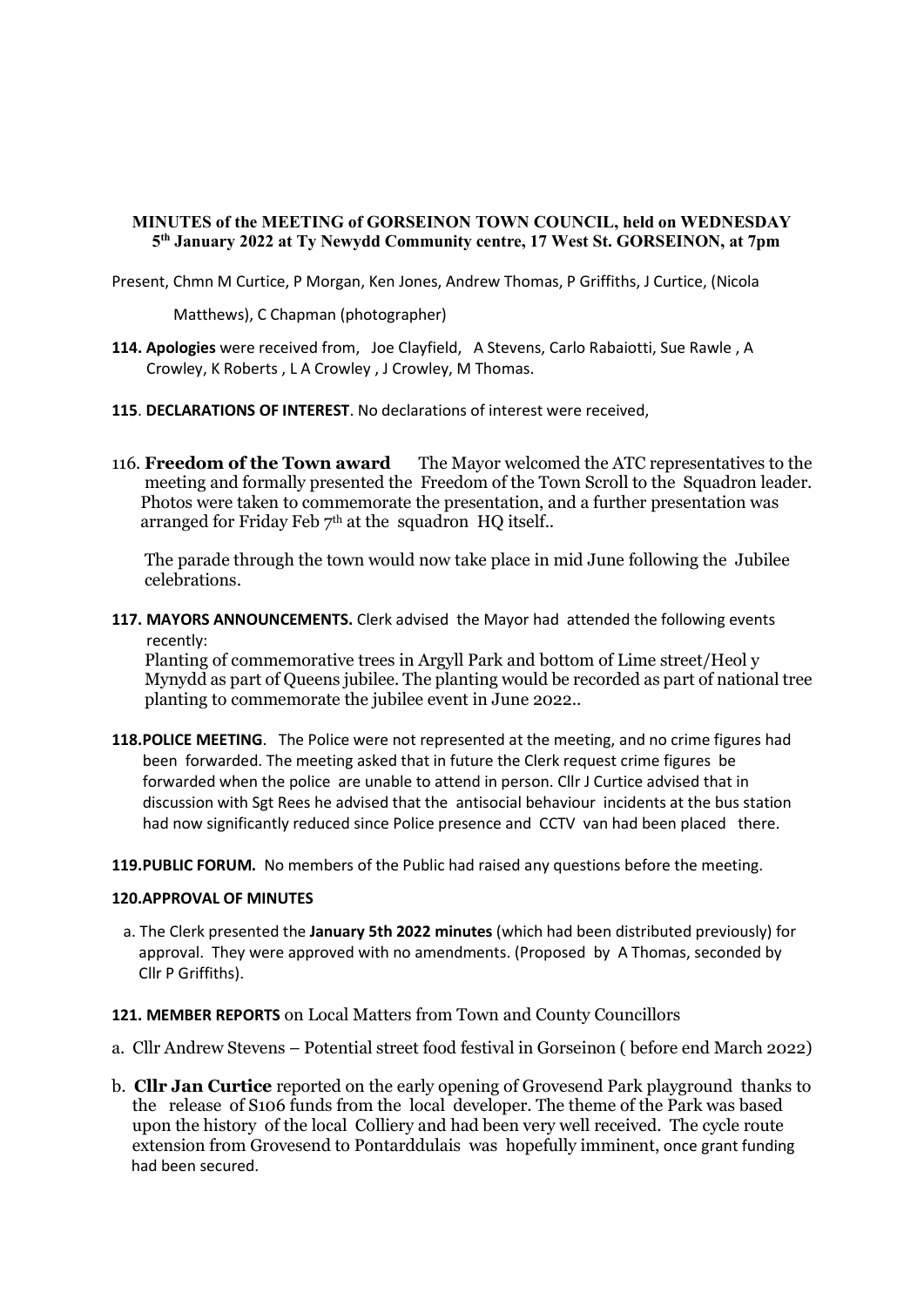A new memorial bench had been installed in front of Gorseinon hospital.

 Funding had been secured for a successful recovery fund for local clocks. Cllr A Stevens had been asked to organise work on the local clock on the former Civic building on West St. /lime street which needed repair.

 The exciting £120000 new childrens play area at Parc Melyn Mynach was due to be opened by Easter 2022, and also the new play area for the Loughor foreshore, which was to be opened first.

 The Wednesday pop up café at New Lodge was going very well, and between 40-50 locals of all ages attending. Residents from Llys Tywysog had attended recently.

Cllr Curtice summarised progress on the new housing scheme coming to Heol Gwynfaen Penyrheol, which had required the existing play area to be closed for a short period. Future siting of a Xmas tree on Gower View Green had been initiated by the Penyrheol County Members, probably for Xmas 2022, due to issues over the supply of electricity to the site.

 A meeting had taken place on Nov 30th at Argyll Gardens with Cllr J C, A Stevens, Clerk and Swansea Council officers to discuss Xmas tree. It had been decided as the original Xmas tree had been removed, a cut 18 ft tree would be supplied in future, installed in a stainless steel tube fabricated by Cross Engineering at a cost of £1500. The tube would be installed by CCS and the tree would be supplied locally.

 Xmas lights would then be installed by Lighthouse electrical. Costs to be funded by the Town Council.When the Xmas tree was removed a covered planter could be placed over the sealed tube for Summer.

c. Cllr P Griffiths raised concern about the long standing problem of a parked/dumped caravan on the road opposite Chapel street which had been dumped for many years. Cllr Jan Curtice/A Stevens would report the matter for enforcement to Swansea Council Highways dept.

d. Cllr Ken Jones outlined ongoing problem of broken bottles, and anti social behaviour in Argyll Gardens.

e. Cllr A Thomas raised concern about overgrown bushes onto the public footpath on Rufus Lewis Avenue - Cllr J Curtice would report matter to Highways. He also advised he had been successful distributing green bags in his local area. He reported graffiti issues in the bus shelters/traffic light box on the cross roads West street, and at Alberts cafe .

122. Community /Town Council elections 2022 ( Clerk had received a letter outlining procedures for the May 2022 local elections.

### 123. CLERKS MATTERS

a) A request for financial assistance had been previously been received from the following. Members had agreed in Feb. meeting that the grant allocation would remain in place and be distributed to worthy causes through out the year as the Covid pandemic eased. The following grants had previously been approved

 Parc y Werin Bowls club towards grounds maintenance, £500 grant approved Octo ber meeting Parc y Werin committee for bench. £650 grant for picnic bench ap proved Oct meeting Cllr Andrew Stevens Decky Memorial run. £200 was agreed be donated. Cllr Joe Clayfield local cystic Fybrosis bike ride . Agreed £200 be donated.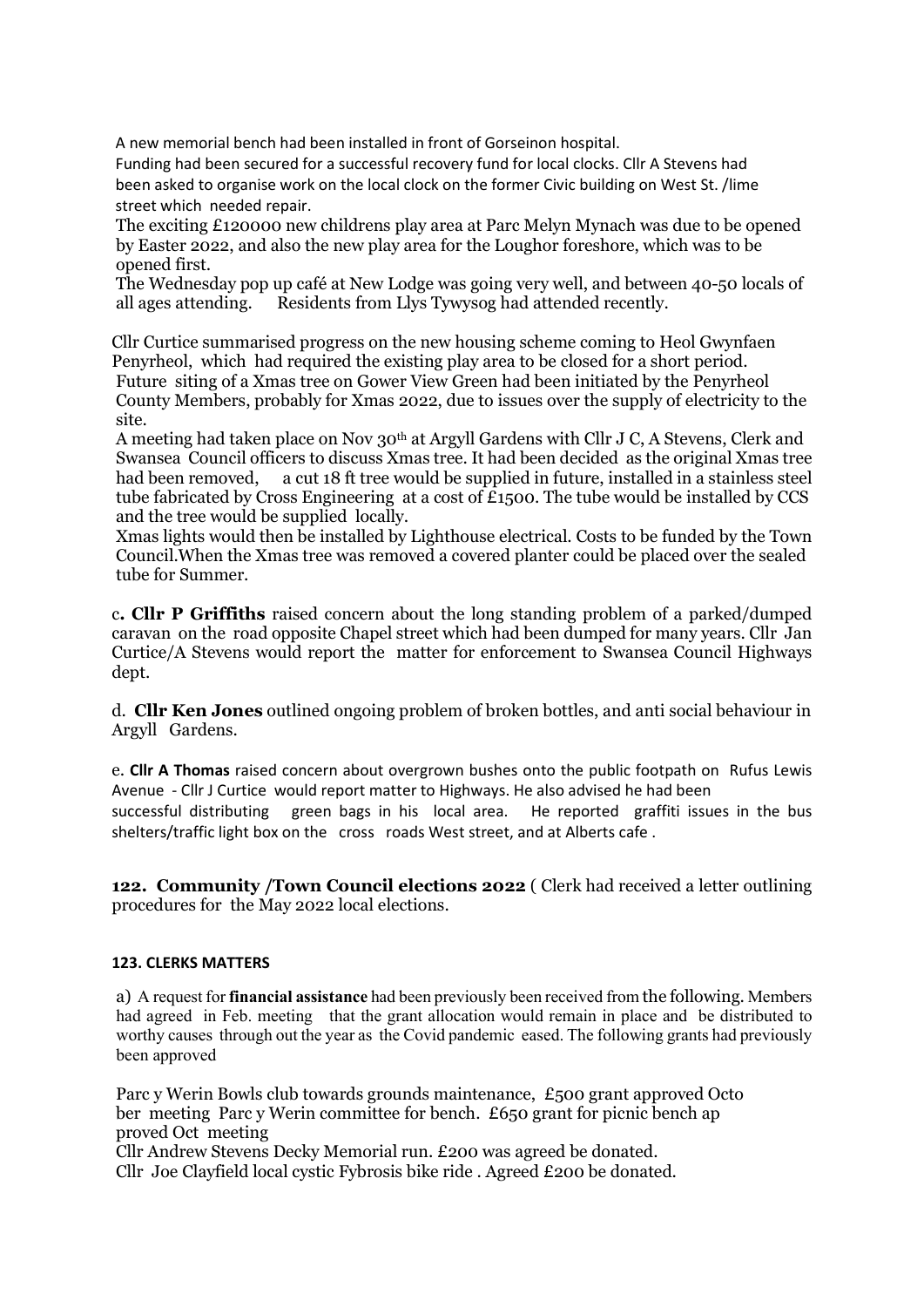One Heart drummers, £200 was agreed be donated. Moving Forward Group, £250 was agreed be donated.

New requests received for February included the following ;

Penyrheol amateur boxing club. Eynon street allotments Llwchwr Art group Vision impaired west glamorgan(Gorseinon)

- c) New Children adventure playground Parc Melyn Mynach Update from C/Cllr Jan Curtice was given with intended start in February 2022 and its opening planned for Easter 2022.
- d) Woodland Trust had delivered 420 saplings for a wild woodland to the Clerk. They had been delivered on November 25, and were available for planting now.
- e) Clerk advised of tree order with Swansea Council for 3 New oak trees **Argyll gar** dens.

 2 Weeping willows, 5 trees in bus station,49 Trees at bottom Lime street/ Heol y Mynydd. Planting had taken place in Jan 2022.

 Clerk advised that the 100 Hydrangea plants had now been planted in Argyll Gar dens, funded by the Town Council.

f) A number of the **old defibrulators** that had been installed around the town by Cariad were now in need of maintenance and new batteries. Clerk had outlined the limited options for firms prepared to carry out the ongoing maintenance, but contact had been made with David Nicholas of Life support training and safety, an organisation that was taking over the servicing/maintenance of former Cariad defibs.

 A formal quote had been received for the servicing of the 10 Cariad defibs now requiring work, and the 3 year quote had been accepted, at a cost of £2250 for a 3 year contract, plus £85 per year servicing per unit.

 Members accepted maintenance contracts of older defibulators in the area. Dave Nicholas Life Support training & Safety 3 year contract had now been let. Re sponse from GrovesendCommunity Council indicated that the 3 defibs in Grovesend/Waungron had been funded by the 2 County Councillors, and that Grovesend Council could not afford to contribute towards their costs with their small budget.

- g) May 2022 elections. Should we advertise potential vacancies on Town Council to generate interest was discussed by Councillors in advance of the May eletions where a number of Councillors were not seeking reelection for a further 5 years.
- i) Notice of closure Barclays bank Gorseinon Feb 1 2022. Temporary vehicle Lime st car park.

 Following a meeting with the Clerk Barclays Bank had requested use of Ty Newydd centre room 1 on 2 days per week for assisting the public. No financial transaction would take place. A contract for 12 months was offered..visit Jan 12

k) Web site upgrade 2021 ; Clerk had updated Members on current position re web site upgrade, following 3 formal tenders which had been secured to upgrade the Councils web site. It was agreed for the web site sub committee to review the posi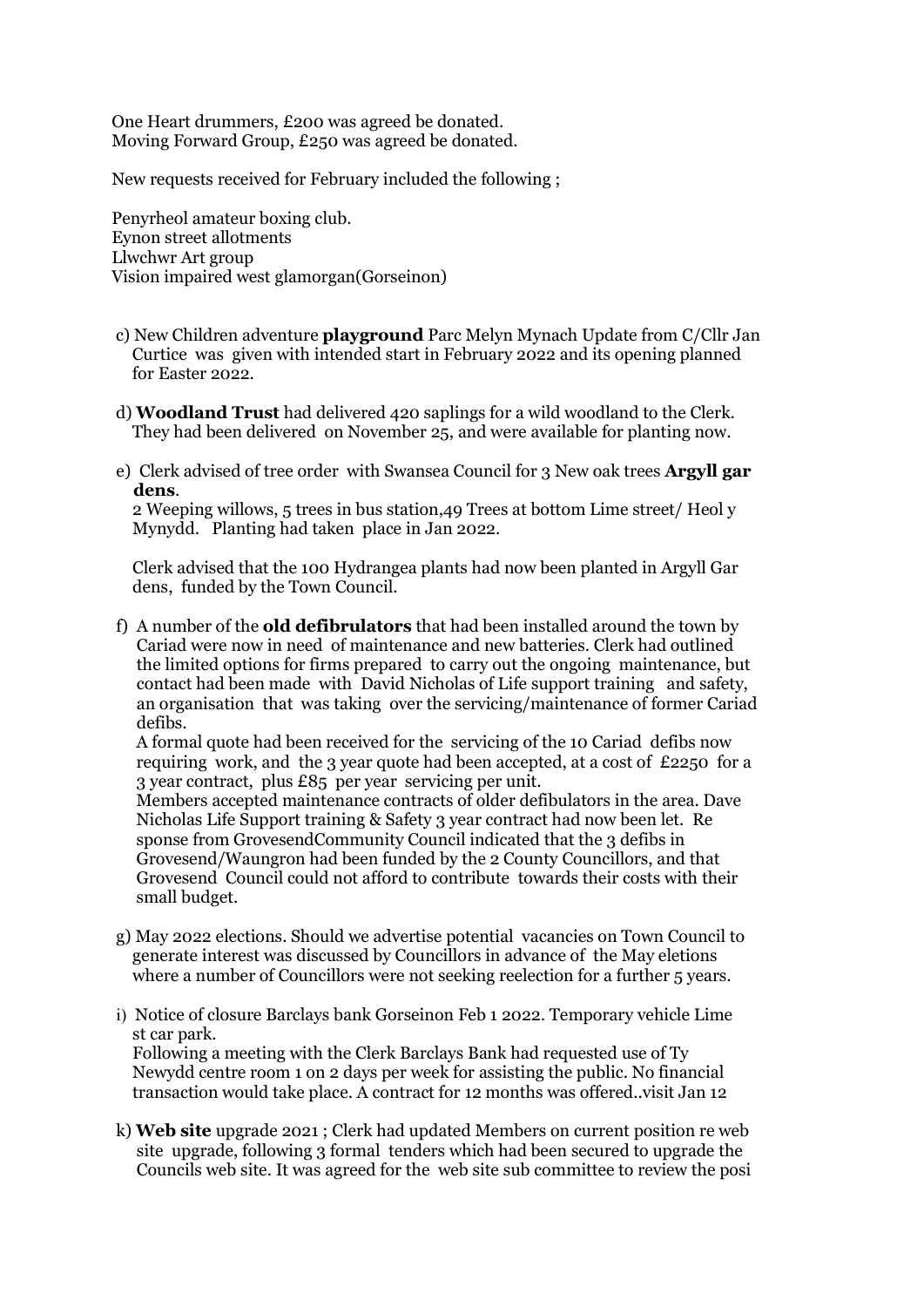tion in 2021. Following debate it was confirmed that an updated website was the priority, with minimum management of the site required. Clerk advised that work on the new draft website was progressing and a final draft would be presented in coming months for further discussion.

- 0) Xmas lights & Xmas trees. Locations requested for a few spare small Xmas trees in the area.
- p) Queens jubilee 2022. Quotes received for gifts from Insignia. Members agreed to order 500 ballpoint pens suitably inscribed from Insignia at a total cost of £1070. Illuminating community centre 9pm Thur June  $2<sup>nd</sup>$  for Jubilee commemorations (instead of Beacons

 Clerk advised the Welsh Govt were to present commemorative books to all school children in Wales

- q) Clerk had discussed with Cross Engineering for the fabrication and installation of an external stair case for the top floor of Ty Newydd building. Detailed drawings were needed before quotes could be given.
- r). Update on extension of cycletrack to Pontarddulais
- s) A request from Lord Lieutenants office to include our tree planting programme in Queens list of planting initiatives in Uk to commemorate Jubilee had been received and Council agreed that all recent tree planting would be submitted for the National survey record..

 Jubilee flags had been bought and the Communty centre would be illuminated for the festival.

- t) Members discussed the Summer planting programme submitted from Swansea Council and agreed to contribute to the following sites for wild flower planting.
- u) Clerk reported on approaches for hiring of rooms in the Community centre by Barclays bank and Standguide training for the unemployed. Members agreed to allow both hirings in the diary from February 2022.
- v) Clerk advised that a new Notice Board was ready forinstallingn by the play ground in Gowerview road Penyrheol by the developers of the new housing site. A new Noticeboard had also been pur chased for the Gorseinon east locality.

# 124. REPORTS FROM OUTSIDE BODIES.

a) One Voice Wales area meeting , Monday January 10 2022.via Starleaf

# 125.CORRESPONDENCE; None reported

### 126.ACCOUNTS

a. Committee received the Income / Receipts summary statement from the Clerk and considered and approved the payment of the following outstanding cheques for the ACCOUNTS dated 2nd February 2022 (proposed J Curtice seconded A Thomas ). After the meeting the cheques were signed by 2 authorised signatures having examined all relevant receipts. Clerk advised members on current Council spend against programmed targets.